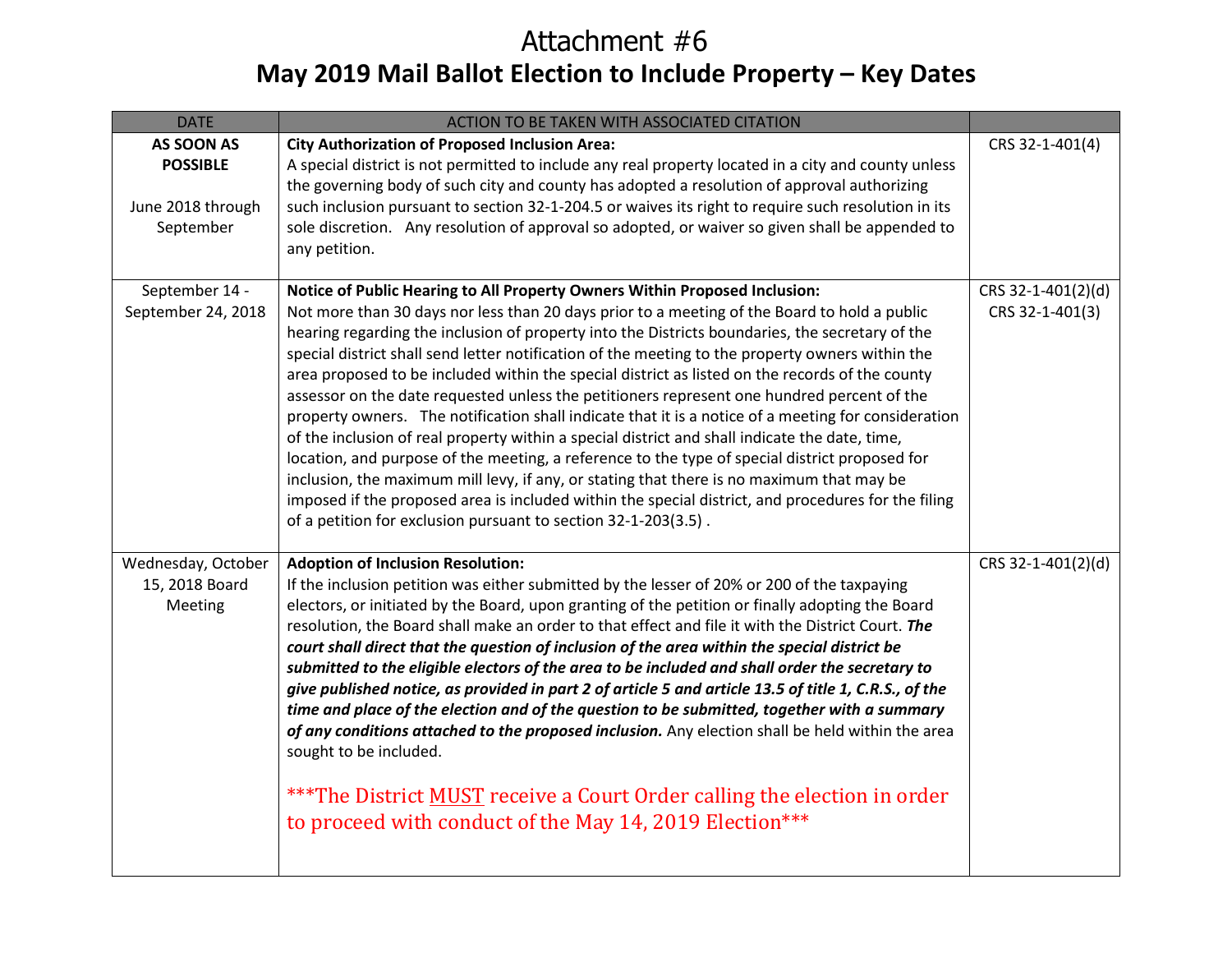| <b>DATE</b>                                           | ACTION TO BE TAKEN WITH ASSOCIATED CITATION                                                                                                                                                                                                                                                                                                                                                                                             |                                    |
|-------------------------------------------------------|-----------------------------------------------------------------------------------------------------------------------------------------------------------------------------------------------------------------------------------------------------------------------------------------------------------------------------------------------------------------------------------------------------------------------------------------|------------------------------------|
| January 21, 2019<br><b>Board Meeting</b>              | <b>Election Resolution &amp; Selection of Designated Election Official</b><br>All powers and authority granted to the governing body of a special district may be exercised by<br>an election official designated by the board. Your board may designate someone to be the<br>designated election official (DEO) and also give them authority to run the election. The board, by                                                        |                                    |
|                                                       | resolution, should decide whether to hold a coordinated (with the County Clerk & Recorder) or<br>independent mail ballot election and should list all the details of the election.                                                                                                                                                                                                                                                      |                                    |
|                                                       | Note: When choosing a DEO, the appointee cannot be a board member if that member is also up<br>for election because of a possible conflict of interest. The board may select an experienced and<br>non-biased person to act as DEO, whenever possible. The division recommends the board<br>officially appoint a DEO.                                                                                                                   |                                    |
| Monday, March 11<br>through Friday,<br>March 15, 2019 | Request/Receive List of UOCAVA Voters from County Clerk and Recorder                                                                                                                                                                                                                                                                                                                                                                    |                                    |
| Friday, March 15,<br>2019                             | <b>Certification of Ballot Content</b><br>60 days before the election the DEO shall certify the ballot and ballot content.<br>Such certification shall be delivered to the County Clerk and Recorder of each County that has<br>territory within the political subdivision if the election is coordinated with the County.<br>The ballot shall include any ballot issue or ballot question to be submitted to the eligible<br>electors. | CRS 1-13.5-511                     |
| Friday, March 29,<br>2019                             | <b>Mail Ballot Plan</b><br>The DEO responsible for conducting an election by independent (versus coordinated with the<br>County Clerk) mail ballot pursuant to this part 11 shall, no later than fifty-five days prior to the<br>election, have on file at the principal office of the local government or office of the DEO a plan<br>for conducting the independent mail ballot election. The plan is a public record.                | CRS 1-13.5-1103                    |
| Friday, March 29,<br>2019                             | Military and Overseas Voters (UOCAVA)<br>Mail ballots shall be mailed to military and overseas voters no later than 45 days prior to the<br>election.<br><b>Classes for Election Judges</b>                                                                                                                                                                                                                                             | CRS 1-8.3-110(1)<br>and 1-1-106(5) |
|                                                       | The DEO (County Clerk) shall make available a class of instruction concerning the tasks of an<br>election judge no more than 45 days prior to each election.                                                                                                                                                                                                                                                                            | CRS 1-13.5-408                     |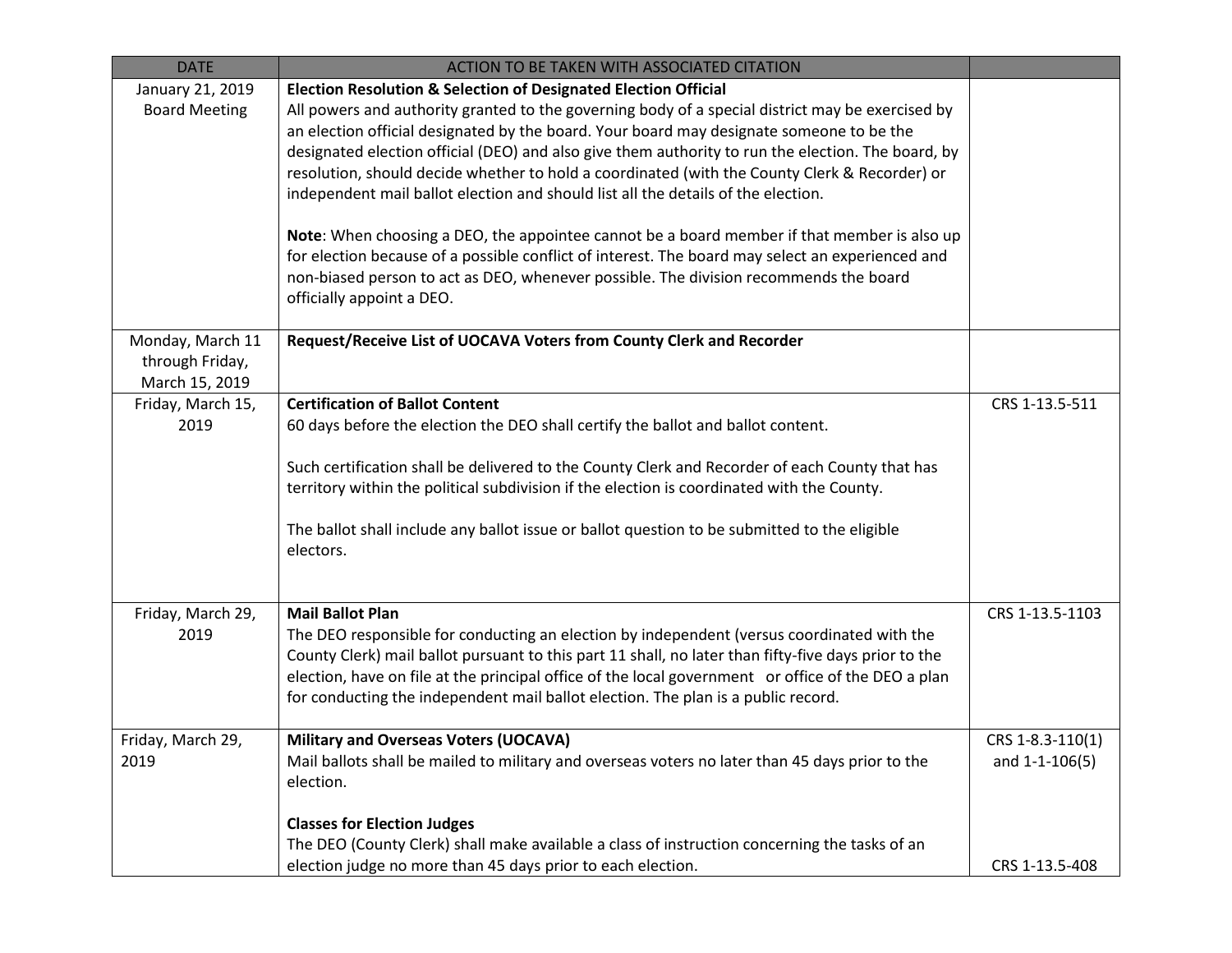| <b>DATE</b>                                           | ACTION TO BE TAKEN WITH ASSOCIATED CITATION                                                                                                                                                                                                                                                                                                                                                                                                                                                                                                                                                                                                                                                                                                                                                |                                                          |
|-------------------------------------------------------|--------------------------------------------------------------------------------------------------------------------------------------------------------------------------------------------------------------------------------------------------------------------------------------------------------------------------------------------------------------------------------------------------------------------------------------------------------------------------------------------------------------------------------------------------------------------------------------------------------------------------------------------------------------------------------------------------------------------------------------------------------------------------------------------|----------------------------------------------------------|
|                                                       |                                                                                                                                                                                                                                                                                                                                                                                                                                                                                                                                                                                                                                                                                                                                                                                            |                                                          |
| Friday, April 12, 2019                                | <b>Registered Electors and Property Owners List</b><br>The county clerk and recorder shall certify and make available a complete list of the registered<br>electors and the county assessor shall certify and deliver an initial list of all recorded owners of<br>real property within the district. In the case of a coordinated election, the District's DEO must<br>provide a complete list of property owners in the District whose names do not appear on the<br>registered electors list within the County but own property within the District and are registered<br>to vote in the State of Colorado.                                                                                                                                                                             | CRS 1-5-303(1) &<br>$1-5-304(1)$ & $1-7.5-$<br>107(2)(a) |
| Monday, April 15<br>through Friday, April<br>19, 2019 | Mail Ballot Election - Mail Ballot Packets to be Mailed<br>The DEO (County Clerk) shall mail to each active registered elector (22 days before the election),<br>at the last mailing address appearing in the registration records and in accordance with the<br>United States postal service regulations, a mail ballot packet, which shall be marked "Do Not<br>Forward - Address Correction Requested," or any other similar statement that is in accordance<br>with the United States Postal Service regulations. Ballots returned undeliverable or with a<br>forwarding address shall not be resent unless the eligible elector requests a replacement ballot.                                                                                                                        | CRS 1-13.5-<br>1105(4)(a)                                |
| Friday, April 12<br>through May 14,<br>2019           | <b>Mail Ballots Available</b><br>Mail ballots shall be made available at the DEO's office, for eligible electors who are not listed,<br>or are listed as "inactive" on the county voter registration records or on the list of property<br>owners or the registration list if otherwise authorized to vote.                                                                                                                                                                                                                                                                                                                                                                                                                                                                                | CRS 1-13.5-<br>1105(d)                                   |
| Wednesday, April 24,<br>2019                          | Mail Ballot Election - Posted Notice of Election<br>The DEO (County Clerk), at least 20 days before each election, shall give written notice stating<br>the date of the election and hours during which the polls (mail ballot drop-off location) will be<br>open. The notice will also state the date the ballots have or may be mailed if the election is<br>conducted by mail ballot, the mail ballot drop-off locations, the names of the officers to be<br>elected, and any ballot issues and ballot questions to be voted on. The Notice does not need to<br>have the text of the ballot issues or questions. A copy of the Notice must be posted until after<br>the election in a conspicuous place in the office the DEO, and a copy mailed or emailed to the<br>Clerk & Recorder. | CRS 1-13.5-502(1)                                        |
|                                                       | <b>Published Notice of Election</b><br>No later than 20 days before an election, the DEO, or the coordinated election official if so<br>provided by an intergovernmental agreement, shall provide notice by publication of a mail ballot<br>election.                                                                                                                                                                                                                                                                                                                                                                                                                                                                                                                                      | CRS 1-13.5-<br>1105(2)(b)                                |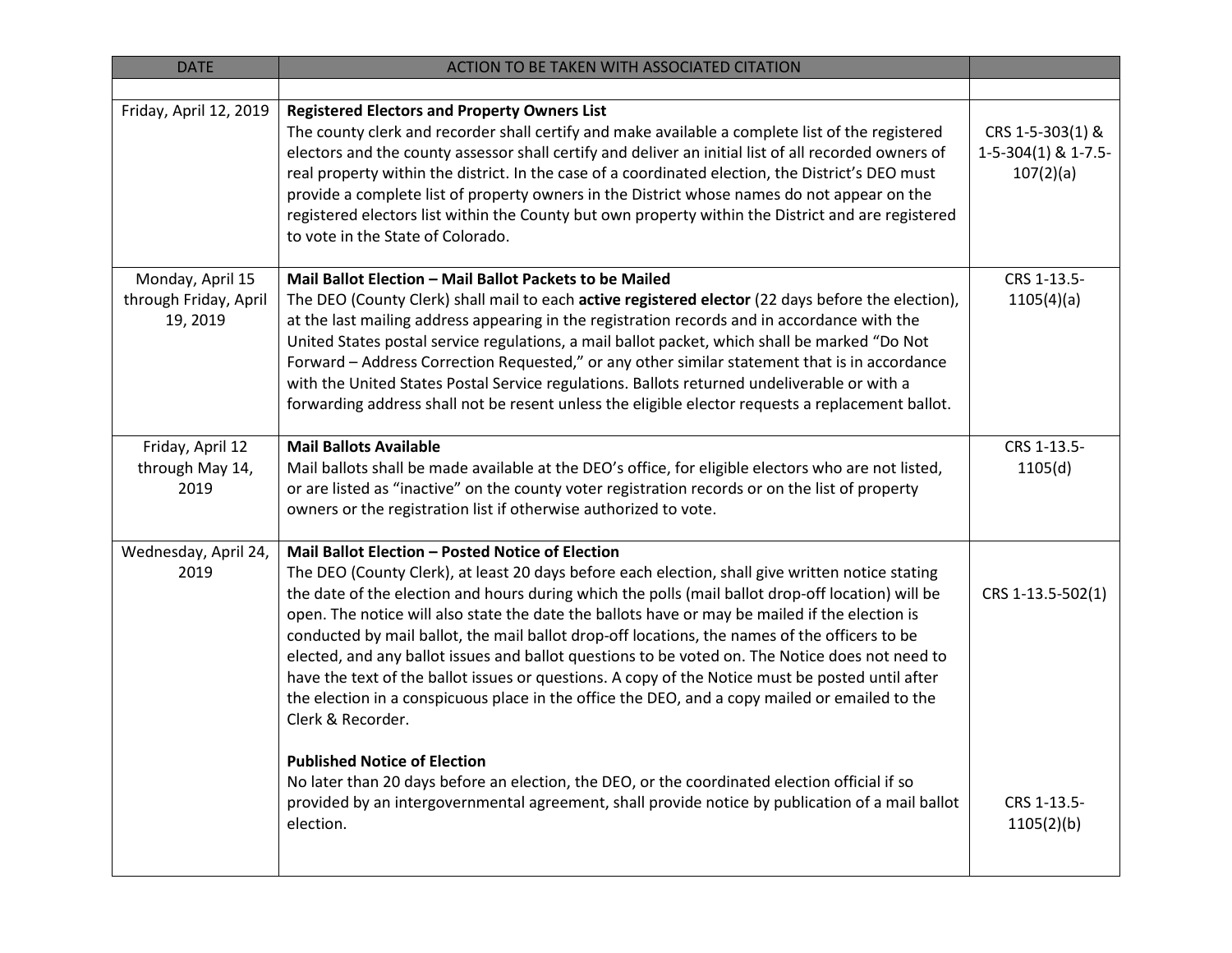| <b>DATE</b>            | ACTION TO BE TAKEN WITH ASSOCIATED CITATION                                                                                                                                                                                                                                                                                                                                                                                   |                    |
|------------------------|-------------------------------------------------------------------------------------------------------------------------------------------------------------------------------------------------------------------------------------------------------------------------------------------------------------------------------------------------------------------------------------------------------------------------------|--------------------|
|                        | <b>Election Notice to Create a Financial Obligation</b><br>A district submitting a ballot issue concerning the creation of any debt or other financial<br>obligation at an election in the district shall post notice of the following information on the<br>district's web site or, if the district does not maintain a website, at the district's chief<br>administrative office no later than 20 days before the election. | CRS 1-7-908        |
| Monday, April 29,      | <b>Appointment of Election Judges</b>                                                                                                                                                                                                                                                                                                                                                                                         | CRS 1-13.5-401(1)  |
| 2019                   | The DEO (County Clerk) shall appoint election judges no later than 15 days prior to the election.                                                                                                                                                                                                                                                                                                                             | & 1-13.5-40        |
|                        | The DEO (County Clerk) shall mail certifications of appointment and acceptance forms to each<br>person appointed.                                                                                                                                                                                                                                                                                                             |                    |
| Monday, April 29,      | <b>Canvassers for Special District Elections</b>                                                                                                                                                                                                                                                                                                                                                                              | CRS 1-13.5-1301(1) |
| 2019                   | At least 15 days before any regular special district election, the DEO (County Clerk) shall appoint<br>at least one member of the Board of such District and at least one eligible elector of the special                                                                                                                                                                                                                     |                    |
|                        | district who is not a member of such board to assist the DEO in the survey of the returns. The                                                                                                                                                                                                                                                                                                                                |                    |
|                        | persons so appointed and the DEO shall constitute the Board of Canvassers for the election.                                                                                                                                                                                                                                                                                                                                   |                    |
|                        | <b>Canvassers for Coordinated Elections</b>                                                                                                                                                                                                                                                                                                                                                                                   | CRS 1-10-202       |
|                        | For any election coordinated by the County Clerk, the canvass board shall be appointed in                                                                                                                                                                                                                                                                                                                                     |                    |
|                        | accordance with the IGA between the governing bodies holding the election.                                                                                                                                                                                                                                                                                                                                                    |                    |
| Monday, April 29,      | <b>Counting Mail Ballots</b>                                                                                                                                                                                                                                                                                                                                                                                                  | CRS 1-13.5-1107    |
| 2019                   | The election officials at the mail ballot counting place may receive and prepare ballots delivered                                                                                                                                                                                                                                                                                                                            |                    |
|                        | and turned over to them by the DEO (County Clerk) for tabulation. Counting of the mail ballots                                                                                                                                                                                                                                                                                                                                |                    |
|                        | may begin 15 days prior to the election and shall continue until counting is complete. The<br>election official in charge of the ballot counting place shall take all precautions necessary to                                                                                                                                                                                                                                |                    |
|                        | ensure the secrecy of the counting procedures, and no information concerning the count shall                                                                                                                                                                                                                                                                                                                                  |                    |
|                        | be released by the election officials or watchers until after 7:00 p.m. on Election Day.                                                                                                                                                                                                                                                                                                                                      |                    |
| Friday, April 19, 2019 | Mail-In (formerly Absentee) Ballot Application Deadline                                                                                                                                                                                                                                                                                                                                                                       |                    |
|                        | Last day to request a mail-in ballot if the mail-in ballot will not be mailed to applicant.                                                                                                                                                                                                                                                                                                                                   | CRS 1-8-104(3)     |
|                        | <b>Ballots Available In-Office</b>                                                                                                                                                                                                                                                                                                                                                                                            |                    |
|                        | No sooner than 25 days prior to election day, nor later than 7pm on election day, mail ballots                                                                                                                                                                                                                                                                                                                                |                    |
|                        | shall be made available at the DEO's office, or the office designated in the mail ballot plan filed                                                                                                                                                                                                                                                                                                                           |                    |
|                        | with the secretary of state, for eligible electors who are not listed, or are listed as "inactive" on<br>the county voter registration records or, for special district mail ballot elections, on the list of                                                                                                                                                                                                                 |                    |